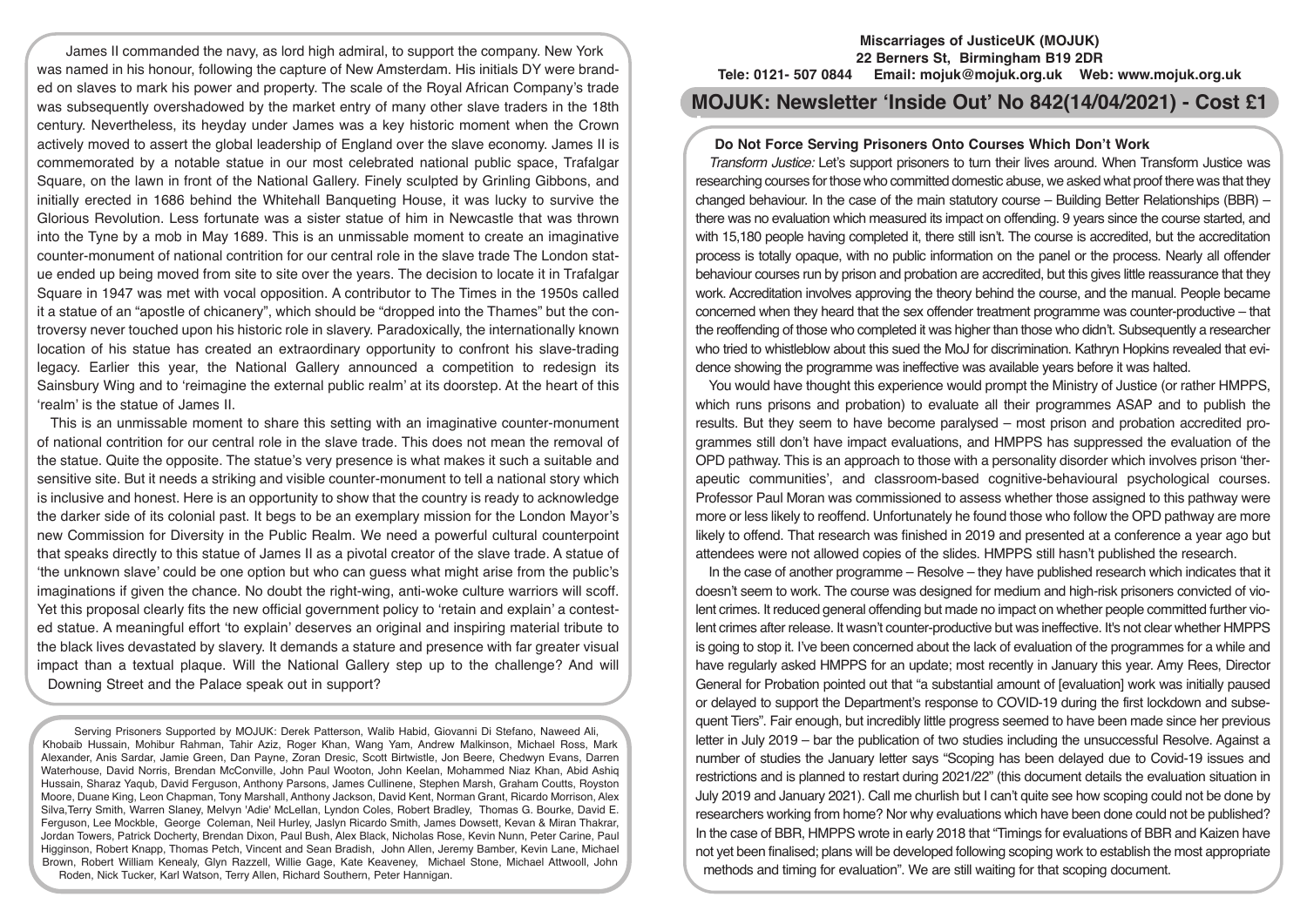I'm sure few prisoners have done courses during the pandemic, but they will soon restart and we'll again be making prisoners and those on probation do courses which may not work and may be counter-productive. And some of these courses have been running for years. Justin Russell, Chief Inspector of Probation, has said he is pleased that BBR has continued running during the pandemic but, without an impact evaluation, we have no idea whether it is doing any good. For fear of getting technical, many of these programmes do have process evaluations, but these are about implementation, not about whether a programme has an impact on reoffending. I also want to emphasise that many, many programmes and interventions do have a positive impact on reoffending. Many of the most successful are not offender behaviour programmes – for instance the Justice Data Lab found that grants from PET (the Prisoners' Education Trust) had a positive impact on reoffending. So some things do work.

## **Mental Health Disposals: A Practical Approach**

*Daniella Waddoup, Doughty Street Chambers:* The Court of Appeal continues to grapple with the difficult and nuanced questions that arise in the sentencing of people with mental illness and/or disability who have committed serious criminal offences. In the two most recent of these cases, R v Nelson [2020] EWCA Crim 1615, and R v Sowerby [2020] EWCA Crim 898, [2021] 1 Cr. App. R. (S.) 14, the Court engaged in particular with the important "practical differences between, and advantages and disadvantages of, a 'hybrid order' under s.45A of the Mental Health Act 1983"[1] as compared with a hospital order with restrictions pursuant to ss. 37 and 41 of the 1983 Act.

The different outcomes reached – in Nelson, a hospital order was substituted, whilst in Sowerby a life sentence coupled with a hybrid order was upheld – illustrate that deeply individualised consideration of these issues is called for. In approaching the question of disposal in such cases, the guidance set out in R (Vowles) v Secretary of State for Justice and another [2015] EWCA Crim 45 & 56, [2015] 1 W.L.R. 5131 (and subsequently clarified in R v Edwards and others [2018] EWCA Crim 595, [2018] 4 W.L.R. 64; see also R v Cleland [2020] EWCA Crim 906) remains relevant.

Sentencers must address the following questions: (1) The extent to which the offender requires treatment for their mental disorder. This was a decisive factor in Nelson, in which the Court concluded that the appellant (who had pleaded guilty to making threats to kill and offences of assault, and had anti-social personality disorder and a delusional disorder) would always suffer from some form of mental disorder. A linked consideration was that he had responded well to treatment and supervision in the nine years that he had spent in hospital since conviction, giving the Court a realistic hope that "with treatment and effective management and supervision he should progress to live as risk free as is reasonably achievable in society".[2] By contrast, while Mr Sowerby plainly required treatment for his schizophrenia, a perhaps unusual aspect of his case was that he had been subject to two previous hospital orders with restrictions, and in both instances had gone on to re-offend upon being absolutely discharged by the Mental Health Tribunal.

(2) The extent to which the offending is attributable to mental disorder. The Sentencing Council's Guideline on "Sentencing offenders with mental disorders, developmental disorders or neurological impairment" (which came into effect on 1 October 2020) sets out, at section two, factors that may provide a useful starting point. These include careful consideration of: (a) the precise way in which an offender's impairment or disorder may have affected their understanding, judgment, choices and behaviour relevant to the offence; (b) whether non-compliance with medication was wilful or attributable to a lack of insight; and (c) the extent to which any self-medication through alcohol or illicit drug use was accompanied by an awareness of the potentially risky effects.

provide a supervised, safe environment. Most prisoners who were able to work were employed, which was impressive, Mr Taylor said. The number of reported incidents of violence and self-harm remained low and absconds from the prison had reduced since the start of national restrictions. Despite this relatively positive picture, Mr Taylor added, "we received many negative comments from prisoners in response to our survey. Less than two-thirds said that staff treated them with respect and almost a third reported that staff bullied or victimised them. Black and minority ethnic prisoners reported even poorer perceptions of treatment."

The lack of Release On Temporary Licence (ROTL) was also a source of much frustration. Although leaders had rightly taken a cautious approach, given the vulnerability of the prison population to the virus, only three prisoners were in essential work placements outside the prison at the time of the visit. Employer links were far too limited and, even before the start of the pandemic, were too few to fulfil the resettlement purpose of an open prison. In summary, Mr Taylor said: "The prison had managed well in shielding its ageing population from the virus. It had remained safe and continued to provide a decent daily regime. However, prison leaders had been too slow to address concerns, including deteriorating staff–prisoner relationships, poor perceptions of treatment among those from a black and minority ethnic background and frustration at the lack of progression opportunities during the pandemic. The management of public protection arrangements for the release of some high-risk prisoners also needed urgently to improve."

## **UK Needs to Build a Memorial for the People we Enslaved**

Fred Steward, Open Democracy: In the UK, there have been calls for several years for a national monument of atonement for the victims of transatlantic slavery. The case is compelling – our nation was by far the biggest trader in slaves shipped to North America and the Caribbean. It was directly responsible for the forced and brutal migration of more than three million enslaved Africans across the north Atlantic between the 17th and 19th centuries. Half a million died on the journey. Yet this reality remains largely hidden from history. Our national story has been much less focused on contrition for our responsibility in the formation of the slave trade than on celebration of its abolition. We cannot continue to gloss over our past.

Monuments matter. That's why the current debate about statues is important. They are material expressions of memory in the public realm. Some are potent national symbols of celebration or commemoration, such as the statue of Nelson in Trafalgar Square or the Cenotaph war memorial in Whitehall. Less common are monuments of national contrition. The Holocaust memorial in Berlin is one of the best known. Hiding slavery behind philanthropy: Redressing this imbalance underpins the welcome initiatives by the National Trust and other cultural custodians to reveal the hidden links between our heritage and this trade. A failure to acknowledge such culpability was the backdrop to the toppling of the Bristol statue of Edward Colston. This monument celebrated his philanthropy but hid his leading role in the slave trading Royal African Company in the 1680s.

When the Black Lives Matter movement toppled the Bristol monument in June last year, it beamed a spotlight on this murky national history. Yet the subsequent debate has wandered off into disputes over the statues of little known philanthropists, who were relatively minor figures in the Royal African Company. Surprisingly, the crucial central figure in England's early conquest of the global slave trade has escaped unnoticed. The Royal African Company secured its dominant role in the slave trade under James Stuart, Duke of York, (who went on to have a short-lived reign as King James II), who acted as its governor for 16 years. Under his leadership, the company more than doubled a minority English share to achieve an overwhelming 74% of the market by outcompeting the Dutch and French.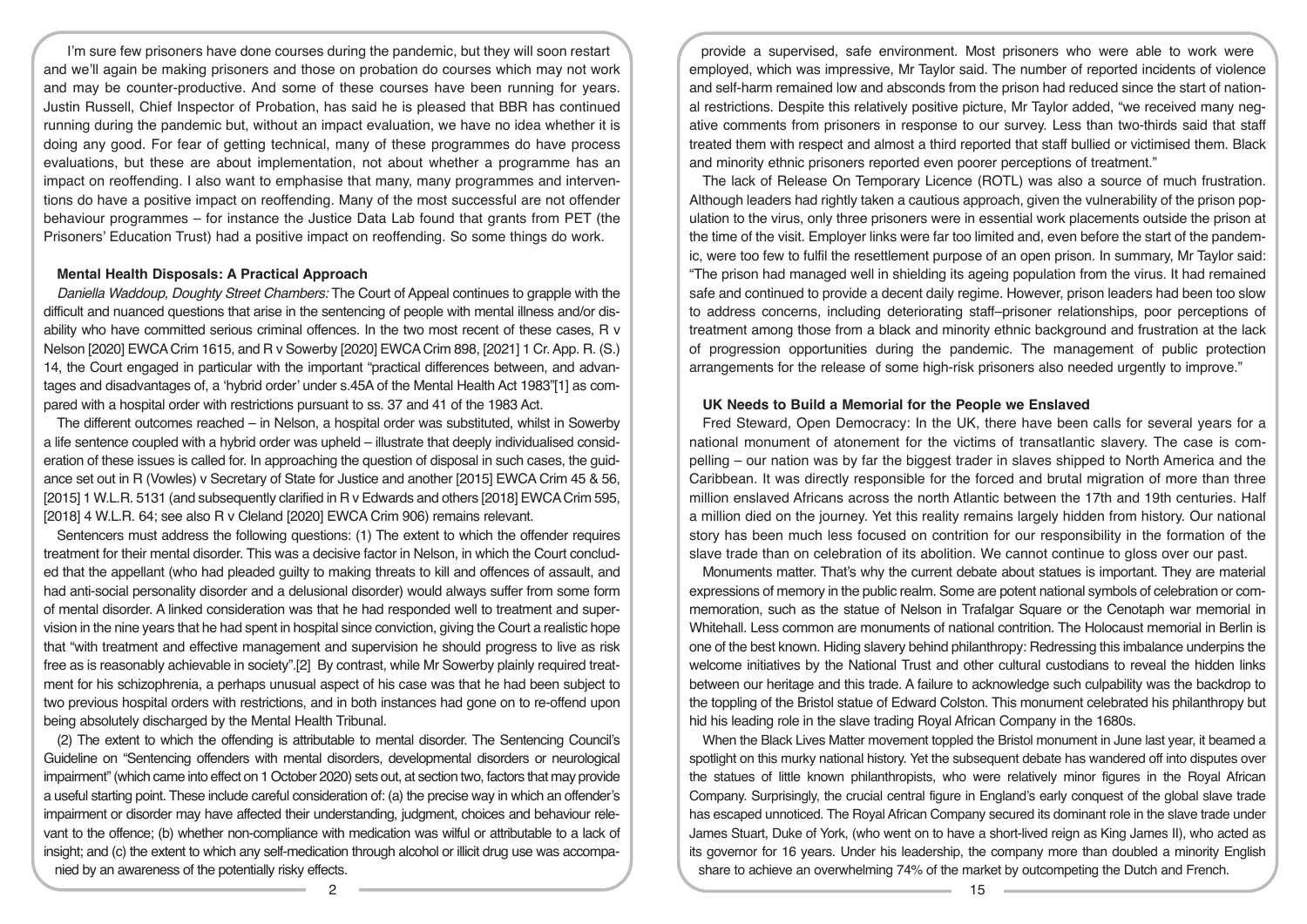point in the future, but where there are no restrictions on that individual, such as a curfew or bail conditions. Those who are RUI retain the right to travel, although it is in their best interests to notify the police of any intention to do so. The unsettling reality of being RUI is that there are no set timelines. Where bail cases have particular milestones which must be met, and which serve as regular prompts for action, RUI cases have no such prompts and as a result the cases sit at the bottom of a growing pile and are addressed only when resources allow.

At present, resources are not allowing for much. Indeed there have been cases where, by the time the case is concluded, it is not feasible to prosecute the subject so the case is dropped. This is a stress-inducing prospect for those with a potential criminal charge hanging over their heads yet with no timeline to emotionally or physically prepare for a potentially life-altering trial. The police also retain the right to keep the personal property of those RUI if that property is relevant to the investigation, and there is similarly no timeframe within which the police are under a duty to return it. Thus those personal possessions often face the same uncertain fate as do their owners.

This uncertainty can, however, be met with action. Legal representations can be made to prosecution lawyers at the CPS against charges in certain circumstances. These representations can demonstrate that either there is insufficient evidence to prosecute or that it is no longer in the public interest to bring charges against the suspect. A successful outcome can result in charges being dropped and RUI status being revoked. Alternatively, where a suspect has lost contact with their original lawyers and the officer who had conduct of their matter, new solicitors can make enquiries on their behalf to see what representations can be made or check the status of the investigation.

## **HMP Leyhill – Serious Concerns About Public Protection Weaknesses**

An open prison in Gloucestershire holding many men convicted of sexual offences, was assessed by inspectors in 2021 as requiring urgent improvements in its work to release highrisk prisoners. Leyhill held almost 500 adult male prisoners in preparation for their release back into the community. With two-thirds convicted of sexual offences and the majority serving long sentences, half of which were indeterminate or for life, "this is a complex population requiring careful management of risk." However, inspectors from HM Inspectorate of Prisons, who visited in February and March 2021, were concerned by serious weaknesses in the planning for release of high-risk prisoners. The report noted: "Poor management oversight of public protection arrangements for those prisoners approaching release was a serious concern. The planning was not sufficiently robust or timely, particularly for those convicted of sexual offences. "Prisoners had had virtually no opportunity to demonstrate their level of risk on ROTL (release on temporary licence) for the last 12 months. Additionally, prisoners were being transferred into Leyhill from closed prisons with just weeks until their release, and the probation staff overseeing the riskiest prisoners had been predominantly off-site for the last 12 months."

"The lack of progression opportunities had prevented some prisoners from demonstrating their suitability for release to the parole board. Over half of the parole hearings held in 2020 had been deferred. About half of prisoners went to approved premises owing to risk concerns, but a lack of places in such accommodation meant that some prisoners waited months for release after being granted parole." Extraordinarily, one prisoner with disabilities was still being held more than a year beyond the date that his release had been approved.

Inspectors found considerably fewer restrictions on daily life than in closed prisons. As before the pandemic, prisoners were unlocked for more than 11 hours a day and could access the open air during this time, with free movement around the site. Workshops had been kept open to

The decision in Sowerby appears to have turned in large part on the "high culpability" of the offender. The medical evidence that he would not have committed the "brutal and frenzied" killing of his mother[3] but for his mental illness appears to have been accepted; so too the fact that his illness contributed to his failure to comply with his medication regime. The Court also acknowledged that there had been a lack of effective support and/or supervision in the community which meant that, in the days before the killing, a medication review that the appellant had asked for with a view to recommencing his medication did not happen. Yet the Court upheld the sentencing judge's overall conclusion that Mr Sowerby had "allowed the schizophrenia to deteriorate by refusing to take medication and also by using illicit drugs and alcohol",[4] and this over a period of years. His attempts to seek help in the days leading up to the killing had to be seen in this broader context.

(3) The extent to which punishment is required is closely linked to the second question: punishment is more likely to be required where, notwithstanding a relevant mental disorder, residual responsibility and thus culpability remains. Although Mr Nelson's offending had caused "real harm" to the victims, there was less need for punishment precisely because his culpability "was so much adversely affected by [his] mental disorder".[5] By contrast, a penal element was found to be necessary in Mr Sowerby's case. This flowed from the sentencing judge's finding that he had planned to kill his mother for some time. Although his illness "played its part" in his distorted thinking that he needed to exact revenge on her for her perceived ill treatment of him, he remained "aware of his actions and of the consequences for his mother", and bore responsibility for not taking steps to address the risks posed by an untreated and self-medicated mental disorder.[6]

(4) Which regime for deciding release will best protect the public. This is perhaps the most important of the practical differences between the two disposals. In Nelson, the Court had two real concerns about the practical effect of the hybrid order that had been imposed on the appellant by the sentencing judge. The first concern arose from the fact that once well enough to be considered for release from hospital, he would be returned to prison. The Court heard evidence that this was likely to lead to a relapse of his delusional disorder because he would not take his anti-psychotic medicine. The reality, readily accepted by the Court, is that there may be no obvious advantage to an offender in taking medication once back in prison; indeed, there may be disadvantages in that the side-effects of medication may make a prisoner more vulnerable in a custodial environment. [7] Failure to take medication would result in the prisoner's return to hospital and then, once better, transfer back to hospital – resulting in an undesirable "yo-yo" between hospital and prison.[8] The second concern was that release from prison pursuant to a hybrid order would result in Mr Nelson's supervision not by a team of mental health experts who would report to the hospital and Secretary of State for Justice, but instead by a probation officer who would not have the equivalent training to spot the subtle signs of mental health deterioration and ability to intervene accordingly. This was particularly relevant given the Court's earlier finding that the appellant would always suffer some form of mental disorder.

In Sowerby, by contrast, the Court, perhaps influenced by the history of two previous unsuccessful discharges back into the community overseen by the Mental Health Tribunal, stressed that the s.37/41 regime does not necessarily offer greater protection to the public than a life sentence and hybrid order. Each case will turn on its own facts. Not unsurprisingly in light of the conclusion that the appellant carried a high degree of responsibility notwithstanding his mental disorder, the Court in Sowerby plainly felt more comfortable with release being considered by the Parole Board and the life-long possibility of recall to prison for reasons not only linked to a relapse in his medical condition.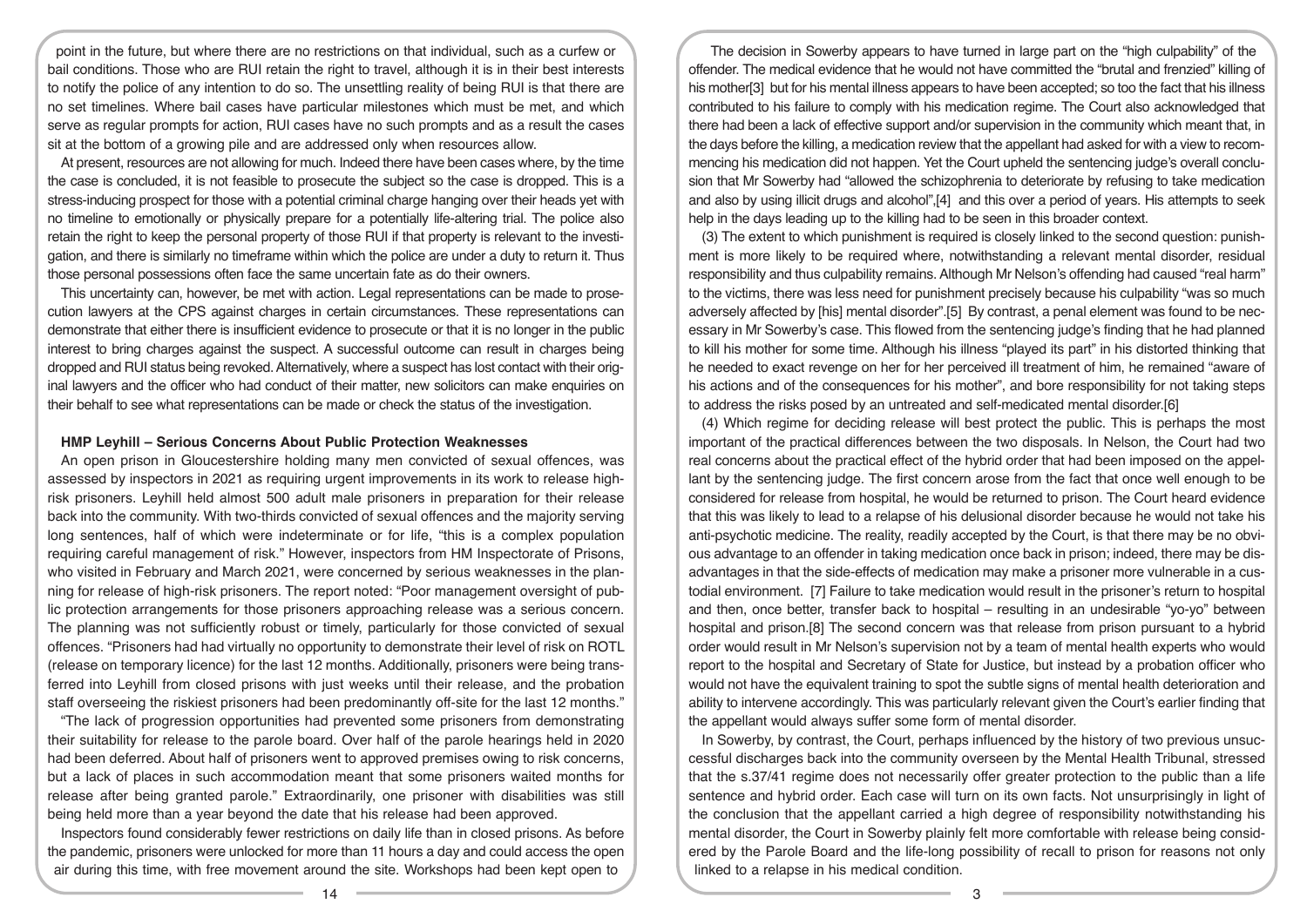The following points may be of particular interest to appellate practitioners: First, medical opinion, while highly significant in cases of this nature, (a) may change and (b) is never determinative. In Nelson, the unanimous judgment of the doctors who gave evidence at the time of sentence was that a hybrid s.45A order was required. At the appeal, fresh medical evidence made clear that the concerns raised at sentencing had not been borne out. The evidence also highlighted the practical difficulties that would arise upon release if the s.45A order were to continue. In Sowerby, the psychiatrists at first instance had been in agreement in recommending a hospital order. In upholding the sentencing judge's decision to instead impose a s.45A order, the Court stressed that it was "in no way circumscribed by the opinions of psychiatrists as to the best way of dealing with this case".[9]

Secondly, can the answers to the Vowles questions discussed above be deployed more widely than in the s.45A/hospital order context? A focus on the precise impact of mental disorder on culpability – and so also on questions of punishment – will be relevant in a large number of sentencing appeals. But can sentencers be encouraged to adopt a more practical approach in considering questions of public protection in other areas too?

#### **Three British-Bangladeshis Win Appeal Against Removal of UK Citizenship**

Jamie Grierson, Guardian: Three British-Bangladeshis said to have travelled to Syria to join Islamic State (Isis) have won a legal challenge against the stripping of their British citizenship after a tribunal ruled the move left them stateless. Two women who were born in the UK, known only as C3 and C4, had their British citizenship removed in November 2019 on the grounds of national security. C7, a man born in Bangladesh who became a British citizen at birth, also had his British citizenship revoked in March 2020 on the basis that he had "aligned" with Isis and was a threat to UK national security. All three appealed against the removal of their British citizenship at the Special Immigration Appeals Commission – a specialist tribunal that hears challenges to decisions to remove someone's British citizenship on national security grounds.

In a ruling, Mr Justice Chamberlain said: "C3, C4 and C7 have persuaded us that, on the dates when the decisions and the orders in their cases were made, they were not nationals of Bangladesh or any other state apart from the UK. This means that orders depriving them of their British citizenship would make them stateless." The judge added: "The secretary of state had no power to make orders with that effect. For that reason – and that reason alone – the appeals against the decisions to make those orders succeed." The Home Office will comply with the terms of the court's decision, the Guardian understands.

The case will probably draw comparisons with that of Shamima Begum, who fled Britain as a 15-year-old schoolgirl to join Isis in Syria and ultimately failed in her legal bid to restore her British citizenship. The UK government, in stripping her citizenship, said she was eligible for Bangladeshi citizenship, the birth country of her parents. The key difference between Begum and C3, C4 and C7 that had a bearing on the outcome of the case is the claimants' ages. The Home Office argued that all three were dual British-Bangladeshi nationals at the time their British citizenship was removed, and so the decision did not render them stateless. But their lawyers said all three lost their Bangladeshi citizenship when they turned 21, meaning the decision did leave them stateless and was therefore unlawful. Begum was under 21.

A Home Office spokesman said: "We are extremely disappointed with this judgment and the court's decision that deprivation cannot stand in these cases. The government's priority remains maintaining the safety and security of the UK."

Justice Act 1988 in 2014. The Committee noted its concern that the new test" may not be in compliance with article 14(6) of the Covenant" and called on the UK to "review the new test for miscarriage of Justice with a view to ensuring its compatibility with article 14(6) of the Covenant. 'Justice' notes that for those states that had requirements to differing extents for an applicant to prove innocence, each has altered its test so that it is not incompatible with the presumption of innocence. In the writer's previous articles, he made the point that how we treat the wrongfully convicted says everything about the sort of society we want to be.

Baroness Kennedy QC put it far more eloquently, saying: *"When a case has gone wrong, and new material comes to light which changes the whole complexion of the case, and it becomes clear that a jury in possession of all the evidence would have reached a different verdict, those who have suffered should have some compensation. To expect them to prove that they were innocent beyond a reasonable doubt adds to the injustice they have already suffered. Miscarriages of Justice lead to ruined lives. Families are destroyed. People often end up without partners when they come out of prison. They lose jobs and homes. The mental despair and anguish is never fully resolved. That is why they need to have such real help afterwards. People's lives never go back to how they were. This is where we find, as a decent society, that we have to make amends."*

One of the fundamental problems with the Government's test is it ascribes a test which the Court of Appeal Criminal Division can never meet, thereby removing the prospect of any applicant gaining any significant support during their appeal process. As Lord Kerr observed in Adams: *"I cannot accept that the section imposes a requirement to prove innocence. In the first place, not only does such a requirement involve an exercise that is alien to our system of criminal Justice, that system of Justice does not provide a forum in which assertion of innocence may be advanced. An appeal against conviction heard by the Court of Appeal (Criminal Division) is statutorily required to focus on the question of whether the conviction under challenge is safe. In a number of cases, evidence may emerge which conclusively demonstrates that the appellant was wholly innocent of the crime of which he or she was convicted, but that will inevitably be incidental to the primary purpose of the appeal. The Court of Appeal has no function or power to make a pronouncement of innocence. It may observe that the effect of the material considered in the course of the appeal is demonstrative of innocence, but it has no statutory function to make a finding to that effect: R v McIlkenny (1991) 93 Cr App R 287."*

'Justce' now await the Governments submission in response with an expectation that we can then get on and hear this case as soon as the Court can practically accommodate it; time moves at a very different pace, however, for those awaiting justice in the ECHR.

\*'Justice' an all-party law reform and human rights organisation working to strengthen the justice system – administrative, civil and criminal – in the United Kingdom.

#### **"Released Under Investigation" – Ominous and Uncertain Status**

Gherson: The pandemic has left the woefully underfunded criminal justice system stretched even further, and over 45,000 cases remain in line to be heard. The impact of this has been that thousands of people have been *"Released Under Investigation"* ("RUI"). Since the reforms carried out on the back of the Policing and Crime Act 2017, the Government has seen a fall in pre-charge bail but an increase in the number of individuals RUI. This surge in RUIs is now bringing distress and uncertainty to a growing number of individuals across the UK.

Not to be mistaken with being released on bail, being Released Under Investigation is where an individual remains under suspicion by the police and their case will be reviewed at some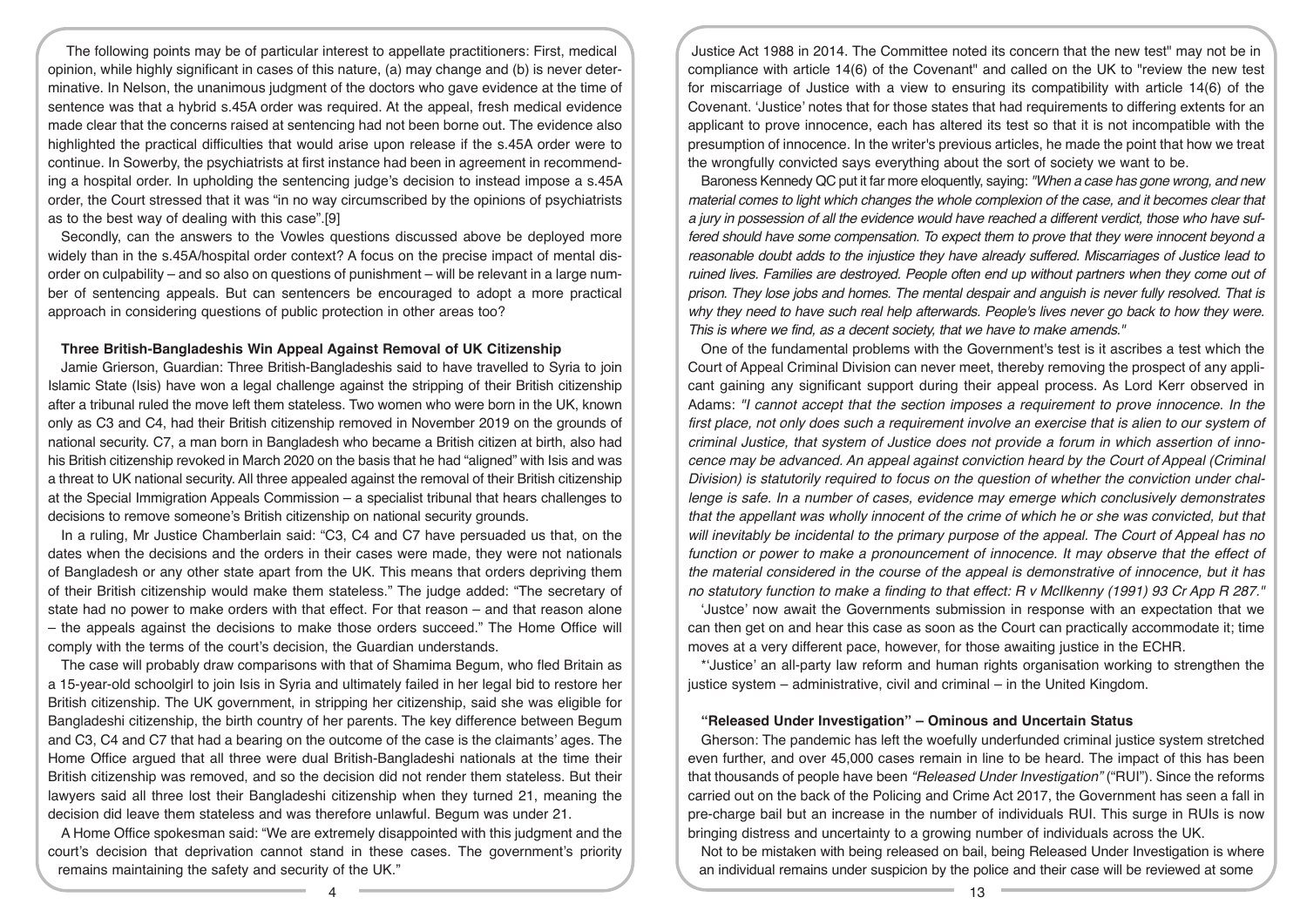When communicating the case the Court posed the following questions to the UK government and the Applicant: 1. If the applicant were to be extradited to the United States of America, would there be a real risk that he would be subjected to inhuman and degrading punishment through the imposition of an "irreducible" life sentence? In particular, would his extradition, in circumstances where he risks the imposition of a life sentence without parole, be consistent with the requirements of Article 3 of the Convention (see in particular Harkins and Edwards v. the United Kingdom, nos. 9146/07 and 32650/07, 17 January 2012, Vinter and Others v. the United Kingdom [GC], nos. 66069/09, 130/10 and 3896/10, ECHR 2013 (extracts) and Trabelsi v. Belgium, no. 140/10, ECHR 2014 (extracts))? 2. Having particular regard to the ongoing Covid-19 pandemic, if the applicant were to be extradited would there be a real risk of a breach of Article 3 of the Convention on account of the conditions of detention he would face on arrival? As a consequence of granting rule 39 relief for Mr Hafeez the Court has since granted the same protection on the same grounds for Mr Sanchez.

### **'Justice' Join Strasbourg Fight to End Nightmare of the Wrongfully Convicted**

*Mark Newby Jordons Quality Solicitors:* Following the refusal of the Supreme Court on 30th January 2019 to declare the Governments statutory test for compensation as unlawful, the cases of Victor Nealon and Sam Hallam have been slowly navigating their way to determination by the European Court of Human Rights. We previously intervened in the UK Supreme Court, which by a majority, found against the appellants in 2019. The case concerns whether the amended compensation scheme for England, Wales and Northern Ireland is incompatible with the presumption of innocence, protected by Article 6(2) ECHR. The test, amended in 2014, requires an applicant to demonstrate beyond reasonable doubt that they did not commit the offence for which their conviction has been quashed. This is an almost impossible task.

Moreover, as our intervention makes clear, this requires applicants to fulfil yet another hurdle to receiving the recognition that they should never have been convicted – a position that by this stage in the case the Criminal Cases Review Commission and Court of Appeal have accepted. Compensation cannot undo the harm caused through years of wrongful incarceration. Nevertheless, it can offer some recompense. By requiring innocence to be proved, the Government is casting doubt on whether the conviction should have been quashed. This clearly interferes with the right to be presumed innocent until proven guilty. Our intervention draws attention to how international instruments and other jurisdictions interpret the right to compensation and, most importantly, that almost all Contracting Parties to the ECHR (including Scotland and Ireland) have managed to establish tests that do not offend the presumption of innocence.

The issues at stake could not be greater. As Lord Kerr said in the Hallam case: "The opportunity to proclaim one's innocence and the right to benefit from the recognition and acceptance of that condition lies at the heart of much of the dispute in this case and much of the case law of the Strasbourg court on the subject. However, an inevitable sub-text is that establishing innocence as a positive fact can be an impossible task. This is especially so if conventional court proceedings do not provide the occasion to address, much less resolve, the issue."

Accordingly, as 'Justice' rightly point out, this then places an essential burden on any state scheme for compensation to get the balance right and not to impose an obligation on the person declared wrongfully convicted to have to prove their innocence a second time. The UN Human Rights Committee, when considering the Governments new test concluded that the new definition of "miscarriage of justice" inserted by section 133(1ZA) of the Criminal

#### **MPs 'Horrified at Treatment of Children in Rainsbrook Secure Training Centre**

*Scottish Legal News:* Members of the House of Commons Justice Committee are "shocked and appalled" by the treatment of children at a privately run detention centre in Northamptonshire, they said in a report published today. The committee has called on the Ministry of Justice (MoJ) to consider taking back direct control of the Rainsbrook Secure Training Centre unless the private company currently in charge, MTC, makes substantial improvements. The committee also questioned why the MoJ has given MTC two more years to run the centre despite its poor performance in managing the five-year, £50.4 million contract.

The committee report said: children at the secure training centre, just south of Rugby, were locked in their cells for 23.5 hours a day for 14 days; - one boy was only allowed out of his room for a total of four hours over a fortnight; - the children (defined as up to their 18th birthday) received little encouragement to get up in the mornings and education provision was poor – some spent much of the day in their pyjamas; - senior Rainsbrook management, and MoJ monitors working there, were unaware of these conditions, despite having offices just two minutes' walk from the cells; - the Justice Secretary was at one point wrongly informed improvements had taken place and subsequently reported this improvement in good faith – in his own words he was "played for a fool", and; - the management of the private, US-headquartered contractor, MTC, were not the only ones at fault – the MoJ also "failed in their management and oversight of Rainsbrook", the committee said. A public session of the committee was held on March 9, where evidence was taken from the managing director of MTC's UK arm, Ian Mulholland, three inspectors of conditions at the facility and Justice Secretary Robert Buckland QC MP.

Rainsbrook Secure Training Centre can hold up to 87 male and female children aged 12 to 17. It has been run by MTC since 2016 and concerns have been raised about the quality of its services since then. The most recent concerns began to surface in February 2020 when inspectors found poor education provision, with many children refusing to attend lessons, high staff turnover and low levels of staff experience. The inspectors made 19 recommendations but, the report says, these were largely ignored. In October 2020, the inspectors from Ofsted, the Care Quality Commission and HM Inspectorate of Prisons returned to Rainsbrook and found new and serious concerns. Newly-admitted children were being locked in their rooms for 14 days and allowed out only for 30 minutes each day for fresh air. The inspectors said this was "tantamount to solitary confinement" and "highly likely to be damaging to children's emotional and physical well-being." The inspectors informed the MoJ. In November, Mr Buckland told Ofsted in a letter that improvements were underway. He had, the committee report said, been misinformed.

In December 2020, the inspectors went to Rainsbrook again, unannounced. They found that only limited progress had been made so they took the unusual step of invoking an 'urgent notification' which called attention to the situation. The Justice Committee said it was not confident in MTC's ability to deliver recommendations repeatedly made over a period of years by the three sets of inspectors. The committee recommended that MTC and the Youth Custody Service branch of the MoJ report to it by June 2021 setting out in detail what progress had been made. If by then substantial improvement was not apparent, the committee report said, the ministry should consider taking Rainsbrook "back in house."

Sir Bob Neill, the chair of the Justice Committee, said: "The children held at places like Rainsbrook have committed serious crimes and are not always easy to care for or handle. We know that. But these are children - and some of the most vulnerable members of our society. They deserve to be treated with dignity and respect. It is clear this was not happening, and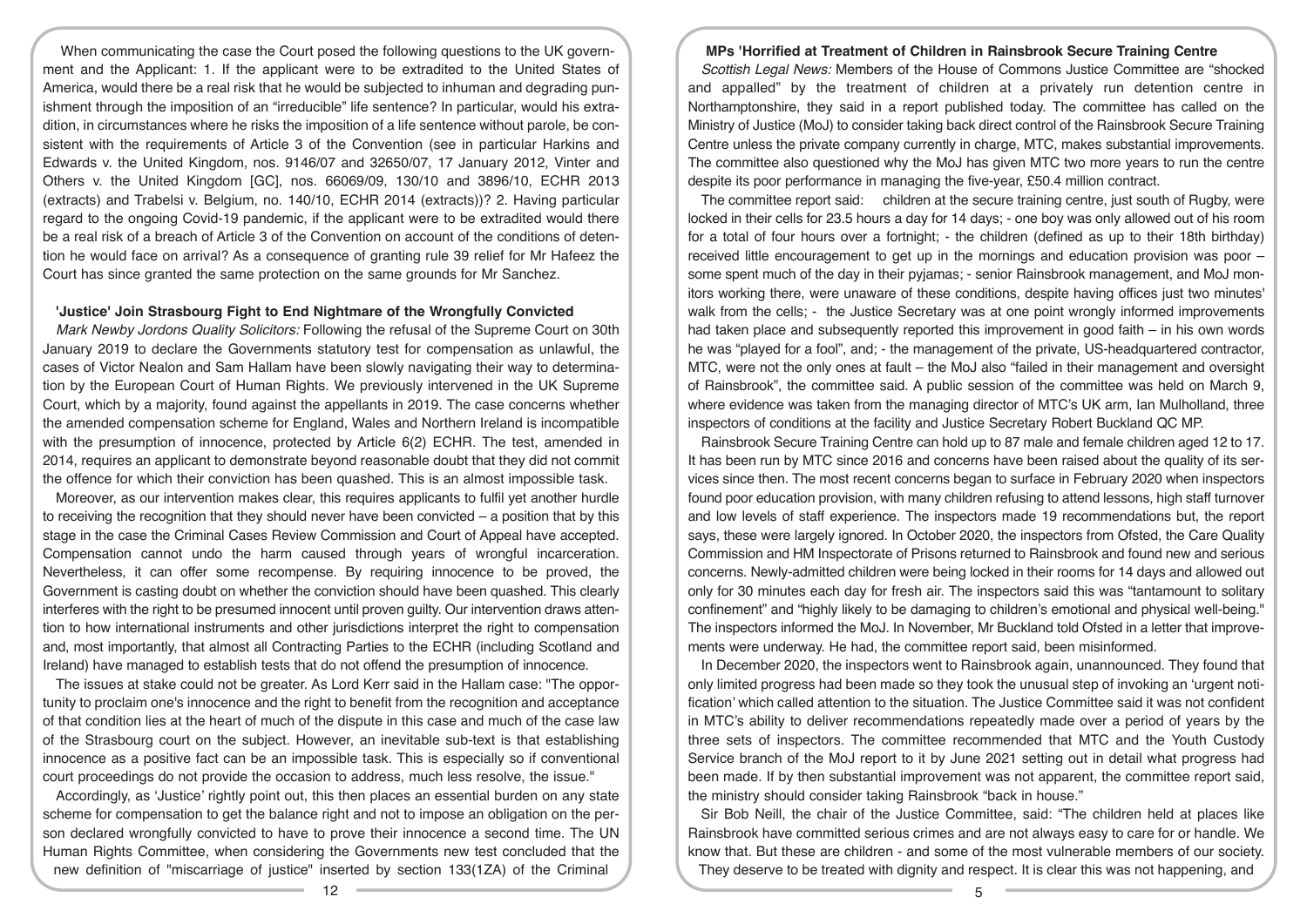that is unacceptable in the extreme. The experience of the inspectors over the past year has shown that some of the promises made by MTC are worth less than the paper they are written on. This, too, is unacceptable. But even worse, in a way, is that the competent public authorities - from the Ministry of Justice down - have failed in their oversight of this private contractor. We welcome the work being done to address these failings. But the issues identified here are not new and a much greater sense of urgency is required. My Committee will be watching to try to ensure that change for the better takes place – and soon."

## **Sewell Report Seeks to Sideline Structural Factors Attached to Racism**

*Institute of Race Relations:* From what we have seen, both the findings and the recommendations of the government-commissioned Commission on Race and Ethnic Disparities report fit neatly with the government's attempts, post-Brexit, to portray the British nation as a beacon of good race relations and a diversity model, in the report's words, for 'white majority countries' across the globe. The methodology of the report appears to be one that, in severing issues of race from class and treating issues of structural racism as 'historic' but not contemporary, leads to the stigmatisation of some ethnic minorities on the back of the valorisation of others. Black Caribbeans, for instance, are contrasted with Black Africans, and deemed to have internalised past injustices to the detriment of their own social advancement.

While much is made of the differences between communities, primarily in educational attainment and elite employment, we can see no attempt here to address the common ethnic minority experience of structural racism within areas such as the criminal justice system. Where racism in Britain is acknowledged in the report, the emphasis is placed on online abuse, which is very much in line with the wider drift in British politics and society away from understanding racism in terms of structural factors and locating it instead in prejudice and bigotry. The prepublicity for the report – borne out in the recommendations – suggested that the aggregating term 'BAME' will now be ditched in official government research reports.

The IRR would anticipate that it is the post-Macpherson narrative on institutional racism that the government, on the back of this report, will be most eager to sideline. We would further anticipate that future government research on inequality will be framed by issues of 'ethnic disadvantage', with differences in ethnic outcomes attributed to cultural and genetic factors, rather than the discriminatory hand of state institutions.

#### **Home Office 'Presenting Opinion as Fact' on Immigration Issues**

May Bulman, Independent: Prominent barristers have accused the Home Office of misleading the public on immigration issues in the UK in breach of the civil service code and equating "child rapists" with "failed asylum seekers". Twelve sets of chambers and a number of independent barristers have submitted a complaint to the department about a press release published on the Home Office website on 20 March, entitled "Alarming rise of abuse within modern slavery system", in which Priti Patel is quoted as stating that modern slavery safeguards are being "rampantly abused".

The press release claims there have been "major increases" in "child rapists, people who threaten national security and failed asylum seekers [...] taking advantage of modern slavery safeguards" in order to prevent their removal and enable them to stay in the UK. It goes on to state that the number of modern slavery protection claims has doubled in the period 2017 to 2020 – but it does not present any evidence to suggest that there has been a rise in failed or false claims. The barristers' letter, whose signatories include One Pump Court Chambers and Garden Court Chambers, accuses

dren. \*Black and minority ethnic children were less likely than white children to report that they got daily showers (65 per cent vs 81 per cent) or clean sheets each week (72 per cent vs 86 per cent). \*Forty-three per cent of Black and minority ethnic children reported that the shop/canteen sold the things they needed, compared to 56 per cent of white children.\*Black and minority ethnic children were significantly less likely than white children to report that staff made them feel cared for, helped them to deal with problems and worries when they arrived or encouraged them to attend education. Despite the greater public consciousness of the need to tackle discrimination, it is troubling that this year Black and minority ethnic children were less likely to report that they were supported and encouraged by staff than they had been in 2018/19. In the last quarter, 60 per cent of the calls to our legal advice line were from young people from Black and minority ethnic backgrounds.

The concerns aired by children to the inspectorate resonate with what children tell us through our legal and policy work. In the last quarter, 60 per cent of the calls to our legal advice line were from young people from Black and minority ethnic backgrounds. We regularly deal with concerns from young people from minority backgrounds who have been unfairly restrained or feel they have nobody to turn to. Their experiences are not surprising: a recent analysis by the Youth Justice Board has shown that Black and minority ethnic children are significantly more likely to be remanded or sentenced to custody than white children. For Black children, this cannot be explained by demographic or offence-related factors.

In September, we raised the high proportion of Black and minority ethnic children and young adults who are remanded to custody in a letter to Robert Buckland about extensions to custody time limits. Alongside Just for Kids Law, we successfully campaigned against the custody time limits extension for children. There can be no doubt that there is a systemic and enduring racism that disadvantages children in the criminal justice system. I look forward to reading the 264-page report to be published today but there is still a lot of work to do and we must all play a part. That's why we are developing a guide for anti-racist lawyers, in collaboration with an expert advisory group. The guide aims to improve Black clients' experiences at the police station, in court and after court. We are also feeding into the Youth Justice Board's work on racial disproportionality, and working collaboratively with other organisations to highlight disproportionality in remand.

# **ECtHR Stays Extradition to the United States on Article 3 Grounds - Hafeez v UK**

*Doughty Street Chambers:* Mr Hafeez was granted Rule 39 relief from the European Court on two grounds, firstly because he faced a federal sentence of life without parole and secondly on the basis of evidence of inhuman and degrading prison conditions in New York at the Metropolitan Correctional Centre (MCC) and Metropolitan Detention Centre (MDC) under the Coronavirus pandemic. In a line of case-law beginning with Vinter v UK in 2013, the European Court of Human Rights has found that sentences of imprisonment for life without parole, where there is no other transparent and realistic mechanism for review, amount to inhuman and degrading treatment in breach of Article 3 ECHR.

One issue in this case is whether the American mechanisms for review of life sentences without parole – Presidential clemency and compassionate release pursuant to Title 18, paragraph 3582 of the US Code – are sufficiently objective, transparent and fair. If not, extradition to that country would be in violation of Article 3 ECHR. The Divisional Court in Hafeez v Government of the USA [2020] EWHC 155 (Admin) found that there would be no such breach of Article 3 ECHR. Another issue is whether removal of the applicant to the US prison system, suffering from substantial outbreaks of COVID-19, would breach Article 3 ECHR in circumstances where he has relevant comorbidities.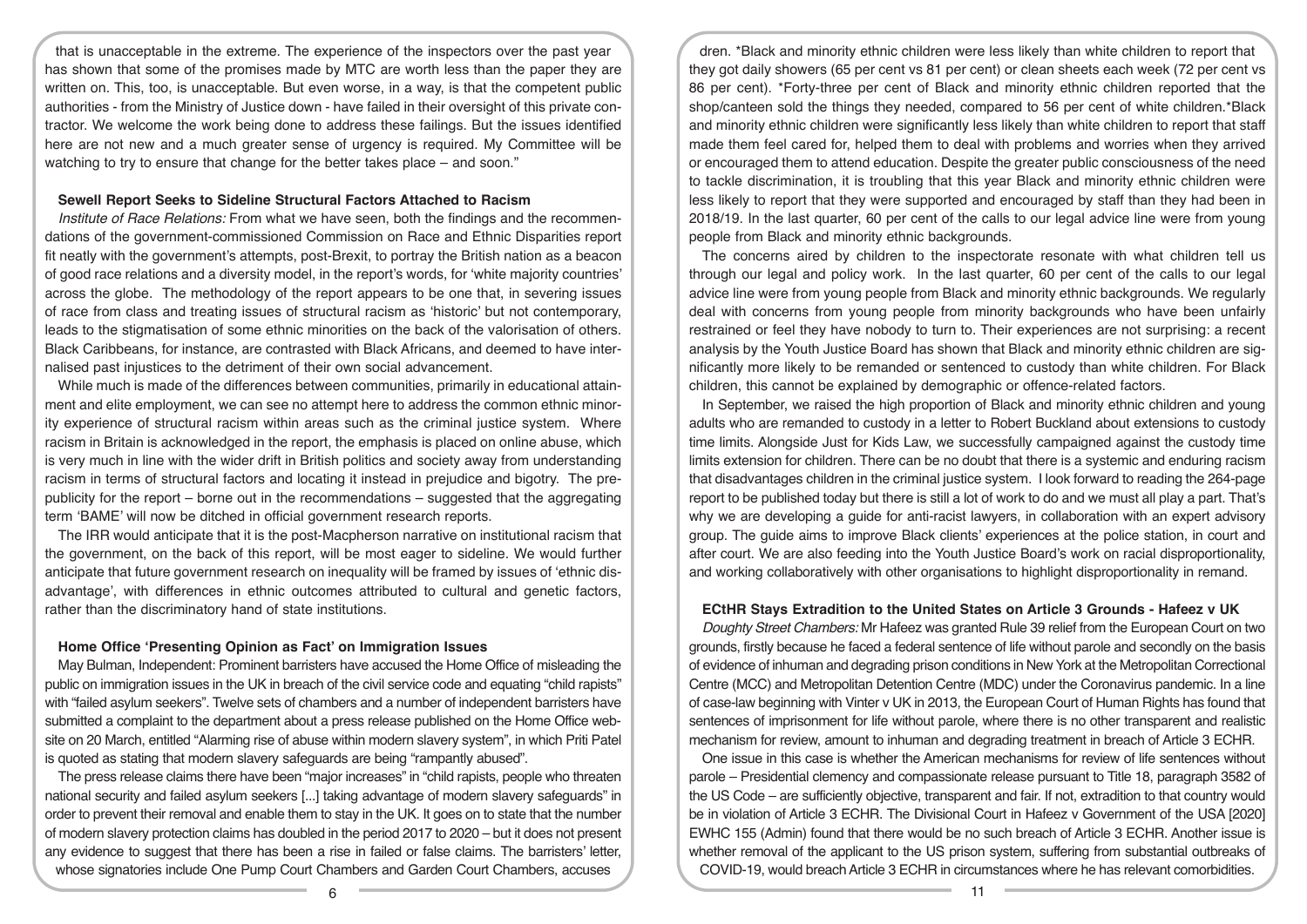In April 2019, David Pugh applied again to the commission in relation to the fresh evidence from the three experts which refuted the opinion evidence given by the forensic medical examiner at trial. Given the grounds to be reviewed were common to the co-accused, Meighan and Kane, they also applied to have their convictions reviewed in September 2020. One of the expert reports being used is from forensic pathologist Birgitte Schmidt Astrup, associate professor at the Institute of Forensic Medicine at the University of Southern Denmark, who published a study in 2012 suggesting vaginal injuries are just as common after voluntary sex as they are in rapes.

The High Court in Edinburgh was told the woman was lured into a 14th floor flat in Little France House in November 1999. She told the court that she had been looking for a friend in Craigour Place at the time. When outside she called for her friend but got no reply and said she heard someone from the block of flats ask who she was looking for. The woman said she was told the friend she was seeking was in the flat where she found three strangers – Meighan, Kane and Pugh. The woman said she was worried after they got into a conversation about sex and tried to leave but was pushed into the bedroom and attacked. The three men claimed the woman was allowed to alter her 14-page police statement regarding where the attack was said to have taken place, changing it from the stairwell of a high-rise to one of the accused's flats. The men - aged 19, 23 and 24 at the time - also claimed police officers failed to test the woman for drug use and tried to suppress CCTV evidence. They insist the woman consented to group sex, and twice turned down the chance of parole by refusing to change their pleas to guilty.

## **Enduring Racism Disadvantages Children in the Criminal Justice System**

Francis Cook, Howard League for Penal Reform: Media coverage trailing the report by Downing Street's Commission on Race and Ethnic Disparities quote the conclusion that claims of institutional racism are 'not borne out by the evidence'. It might be interesting to look at why children from Black and ethnic minority backgrounds in prison might not agree. It is well recognised that the extremely high number of children in prison from Black and ethnic minority backarounds is one of the most acute manifestations of the disparity the Commission was tasked to consider. The latest data from the Ministry of Justice shows that over half the young people in child prisons are from Black and minority ethnic backgrounds. One in three children are Black. Nine out of ten children remanded to custody from London are Black. It is troubling that so many unsentenced Black and minority ethnic children are held in custody when two thirds of all children on remand do not go on to receive a custodial sentence.

In February the prison inspectorate published its annual survey of children's experiences in prison. This year's responses paint a bleak picture, especially for children from Black and minority ethnic backgrounds. The data was not broken down further so I cannot relay the specific experiences of different groups. The report shows that Black and minority ethnic children are more likely to report that staff do not care for, support or encourage them, that they have been restrained, and even that they do not have adequate access to showers and clean sheets. It would be hard to conclude that Black and minority ethnic children are anything other than systematically disadvantaged in the secure estate.

\*Seventy-one per cent of Black and minority ethnic children reported that they had been physically restrained in custody, compared to 59 per cent of white children.\*Twenty-eight per cent of Black and minority ethnic children reported that their complaints were usually dealt with fairly, compared to 45 per cent of white children. \*Only one in five Black and minority children felt that the system of rewards and incentives was fair, compared to a third of white chil-

the department of "failing to take care to distinguish between unevidenced political opinions and facts grounded in evidence" and "creating or perpetuating a risk of misleading the public". It continues: "By permitting the ministry press office to become the mouthpiece for a political campaign, they failed to use resources only for the authorised public purposes for which they are provided."

Suspected modern slavery victims in the UK are referred to a framework called the National Referral Mechanism (NRM), which assesses whether there are reasonable grounds to believe they are a victim. If it is decided there are, they become eligible for financial support and housing and cannot be deported until a conclusive decision is made on their case. In the press release, the Home Office cites the alleged "major increase" in abuse of this system as a reason to consult on whether to "strengthen" the threshold on modern slavery identification so that fewer people are viewed as potential victims.

The lawyers say the Home Office's claim of an "alarming rise" in people abusing the modern slavery system by posing as victims to prevent their removal is "not supported by any evidence set out in the article". They add that the press release creates "false equivalence" between "child rapists, people who pose a threat to our national security and serious criminals" and "failed asylum seekers". "While the former three categories all contain people who have demonstrably posed a serious danger to the public in some way, the final category, 'failed asylum seekers', does not," states the letter. Any suggestion that the list is not implying an equivalence between failed asylum seekers and the other categories would be disingenuous."

The barristers claim the government's press release contravenes all of the "core values" in the civil service code: integrity, honesty, objectivity and impartiality. It was published days before the home secretary announced her new plan for immigration, which includes deporting asylum seekers who arrive in Britain via unauthorised routes and denying them rights if they cannot be deported. The new plans also include opening up the possibility of processing asylum seekers offshore, and "clarifying" the standard on what qualifies as a "well-founded fear of persecution" in asylum claims.

Rudolph Spurling of One Pump Court, who coordinated the letter, told The Independent that Ms Patel's "gratuitous attacks" against the asylum system in the press release were "particularly concerning" given that she launched her new immigration plan a few days later. "Lumping in failed asylum seekers with 'child rapists' and 'people who pose a threat to our national security and serious criminals' was an egregious attempt to demonise people who've not been shown to pose any danger to the public. Furthermore, there was no attempt to justify the rhetoric with relevant statistics," he added.

A Home Office spokesperson said: "Our asylum system is broken and open to abuse. That is why we launched our new plan for immigration. "Our position is supported by evidence, including published statistics and Home Office analysis."

## **50 Year Wait to Find Out if Our Loved Ones are Innocent**

The 'Ballymurphy Massacre Families' welcome Justice Keegan's announcement that she will publish her findings of the Ballymurphy Massacre Inquests on May 11th 2021. It is apt that the findings will be published in this, the 50th Anniversary of the deaths of our loved ones. It has been a long and difficult road for all of us. Sadly, many family members, campaigners and civilian eye witnesses did not live to see this day and our thoughts are with them and their families. Families endured 100 days of evidence in court with final submissions being presented on 3rd March 2020. During the inquests families had to sit through horrific evidence about how their loved ones died as well as how they were treated both before and after their deaths. Gruesome details of their injuries and their last moments before death were revealed in evidence. Speaking on the announcement of the date of the findings John Teggart, son of Danny Teggart said " I grew